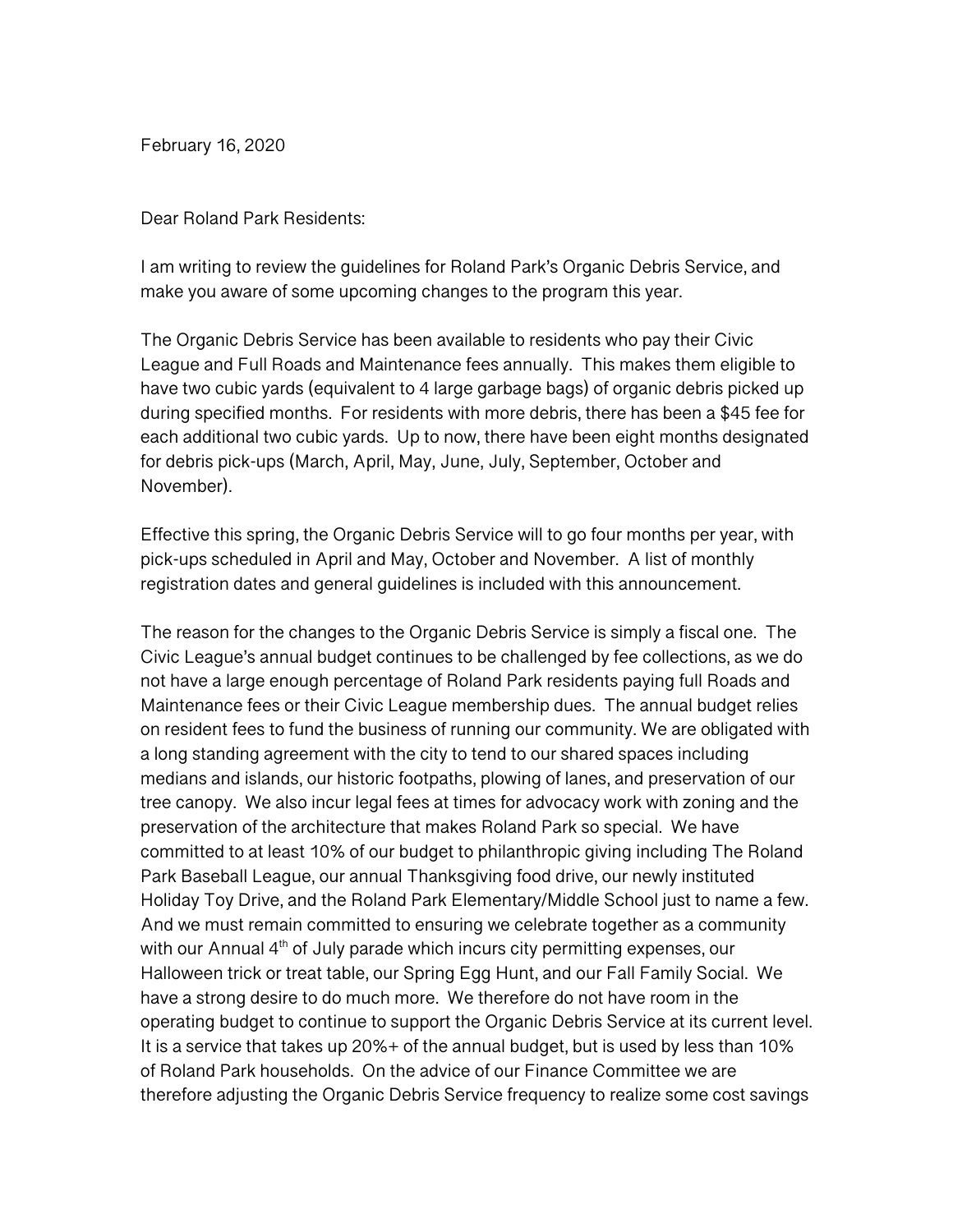and help us better manage expenses. This will allow the Civic League to support long overdue maintenance projects throughout our community, including work on Roland Park's beautiful paths.

We acknowledge that the new Organic Debris Service program parameters will be disappointing to some residents. However, we take our fiduciary responsibility very seriously and therefore, it is our view that the changes are necessary, reasonable and ultimately fiscally responsible in light of the current budget situation. Over time, if dues collections start to trend upwards, and demand for the debris service increases, we can revisit the program guidelines and make adjustments accordingly. Please remember that Baltimore City will pick up properly bagged organic debris (currently up to 5 bags) on regularly-scheduled weekly garbage service days at no charge.

We obviously need everyone who has been consistently dedicated to paying their full Roads and Maintenance fees and Civic League dues to continue to do so! We thank you for your long-standing commitment. We hope that many more of you join us in paying your small share of keeping this neighborhood vibrant, beautiful, and active in its advocacy.

If you have any questions about the changes to the Organic Debris Service, please email me at the address below.

Sincerely,

Robert L. Connors President, Roland Park Civic League civicleaguepresident @rolandpark.org